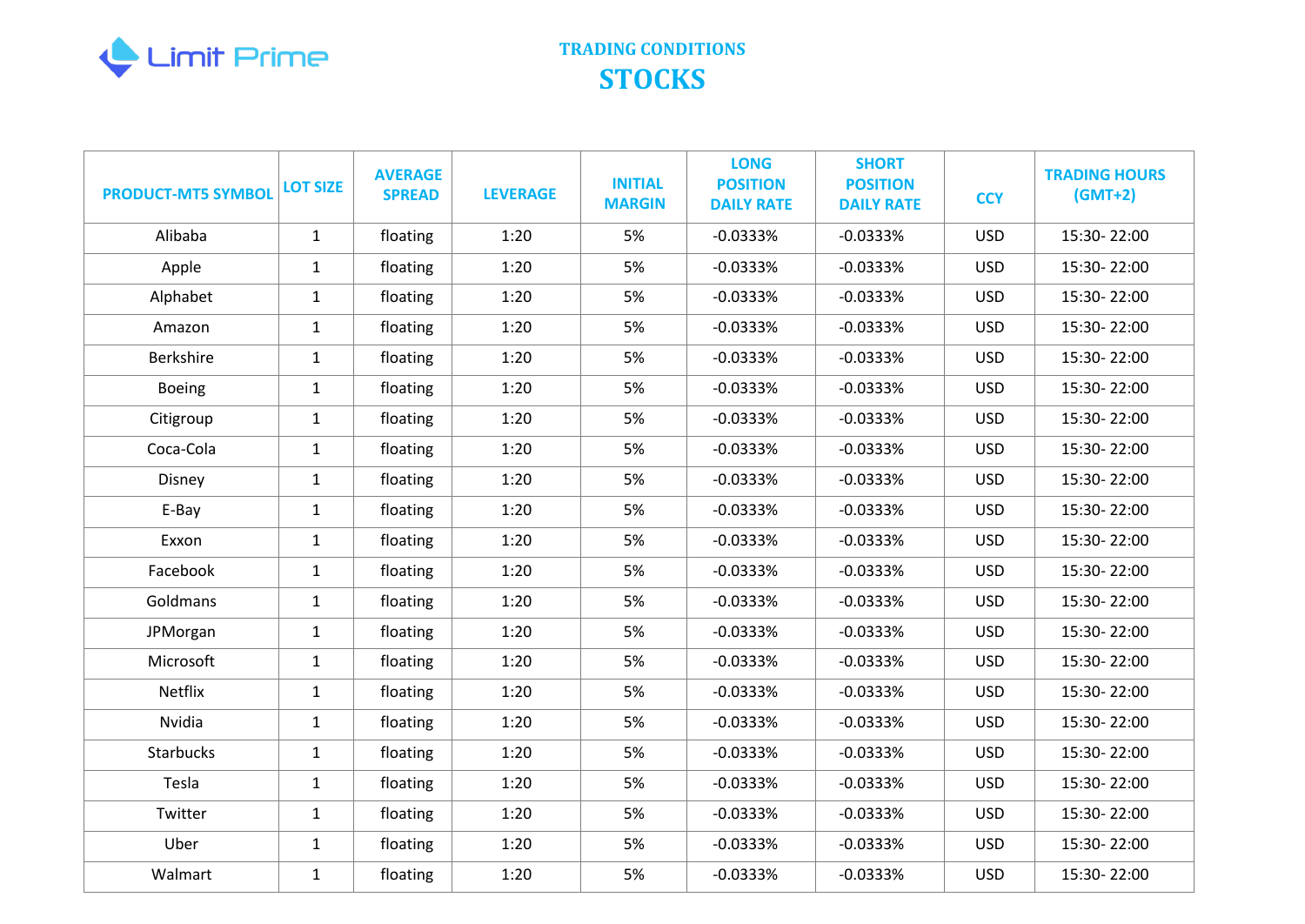

| <b>American Express</b><br>Company                  | $\mathbf{1}$ | floating | 1:20 | 5% | $-0.0333%$ | $-0.0333%$ | <b>USD</b> | 15:30-22:00 |
|-----------------------------------------------------|--------------|----------|------|----|------------|------------|------------|-------------|
| Canopy Growth<br>Corporation                        | $\mathbf{1}$ | floating | 1:20 | 5% | $-0.0333%$ | $-0.0333%$ | <b>USD</b> | 15:30-22:00 |
| Cronos Group Inc                                    | $\mathbf{1}$ | floating | 1:20 | 5% | $-0.0333%$ | $-0.0333%$ | <b>USD</b> | 15:30-22:00 |
| 3M Company                                          | $\mathbf{1}$ | floating | 1:20 | 5% | $-0.0333%$ | $-0.0333%$ | <b>USD</b> | 15:30-22:00 |
| Loews Corporation                                   | $\mathbf{1}$ | floating | 1:20 | 5% | $-0.0333%$ | $-0.0333%$ | <b>USD</b> | 15:30-22:00 |
| HP Inc                                              | $\mathbf{1}$ | floating | 1:20 | 5% | $-0.0333%$ | $-0.0333%$ | <b>USD</b> | 15:30-22:00 |
| Illumina, Inc.                                      | $\mathbf{1}$ | floating | 1:20 | 5% | $-0.0333%$ | $-0.0333%$ | <b>USD</b> | 15:30-22:00 |
| Oracle Corporation                                  | $\mathbf{1}$ | floating | 1:20 | 5% | $-0.0333%$ | $-0.0333%$ | <b>USD</b> | 15:30-22:00 |
| QUALCOMM<br>Incorporated                            | $\mathbf{1}$ | floating | 1:20 | 5% | $-0.0333%$ | $-0.0333%$ | <b>USD</b> | 15:30-22:00 |
| AT&T Inc.                                           | $\mathbf{1}$ | floating | 1:20 | 5% | $-0.0333%$ | $-0.0333%$ | <b>USD</b> | 15:30-22:00 |
| Teva<br>Pharmaceutical<br><b>Industries Limited</b> | $\mathbf{1}$ | floating | 1:20 | 5% | $-0.0333%$ | $-0.0333%$ | <b>USD</b> | 15:30-22:00 |
| Visa Inc.                                           | $\mathbf{1}$ | floating | 1:20 | 5% | $-0.0333%$ | $-0.0333%$ | <b>USD</b> | 15:30-22:00 |
| PayPal Holdings                                     | $\mathbf{1}$ | floating | 1:20 | 5% | $-0.0333%$ | $-0.0333%$ | <b>USD</b> | 15:30-22:00 |
| <b>Texas Instruments</b><br>Incorporated            | $\mathbf{1}$ | floating | 1:20 | 5% | $-0.0333%$ | $-0.0333%$ | <b>USD</b> | 15:30-22:00 |
| <b>TripAdvisor Inc</b>                              | $\mathbf{1}$ | floating | 1:20 | 5% | $-0.0333%$ | $-0.0333%$ | <b>USD</b> | 15:30-22:00 |
| Marriott<br>International, Inc.                     | $\mathbf{1}$ | floating | 1:20 | 5% | $-0.0333%$ | $-0.0333%$ | <b>USD</b> | 15:30-22:00 |
|                                                     |              |          |      |    | $-0.0333%$ | $-0.0333%$ |            | 15:30-22:00 |
| Lyft, Inc.                                          | $\mathbf{1}$ | floating | 1:20 | 5% | $-0.0333%$ | $-0.0333%$ | <b>USD</b> | 15:30-22:00 |
| The Kraft Heinz<br>Company                          | $\mathbf{1}$ | floating | 1:20 | 5% | $-0.0333%$ | $-0.0333%$ | <b>USD</b> | 15:30-22:00 |
| Match Group, Inc.                                   | $\mathbf{1}$ | floating | 1:20 | 5% | $-0.0333%$ | $-0.0333%$ | <b>USD</b> | 15:30-22:00 |
| Adobe Systems Inc.                                  | $\mathbf{1}$ | floating | 1:20 | 5% | $-0.0333%$ | $-0.0333%$ | <b>USD</b> | 15:30-22:00 |
|                                                     |              |          |      |    |            |            |            |             |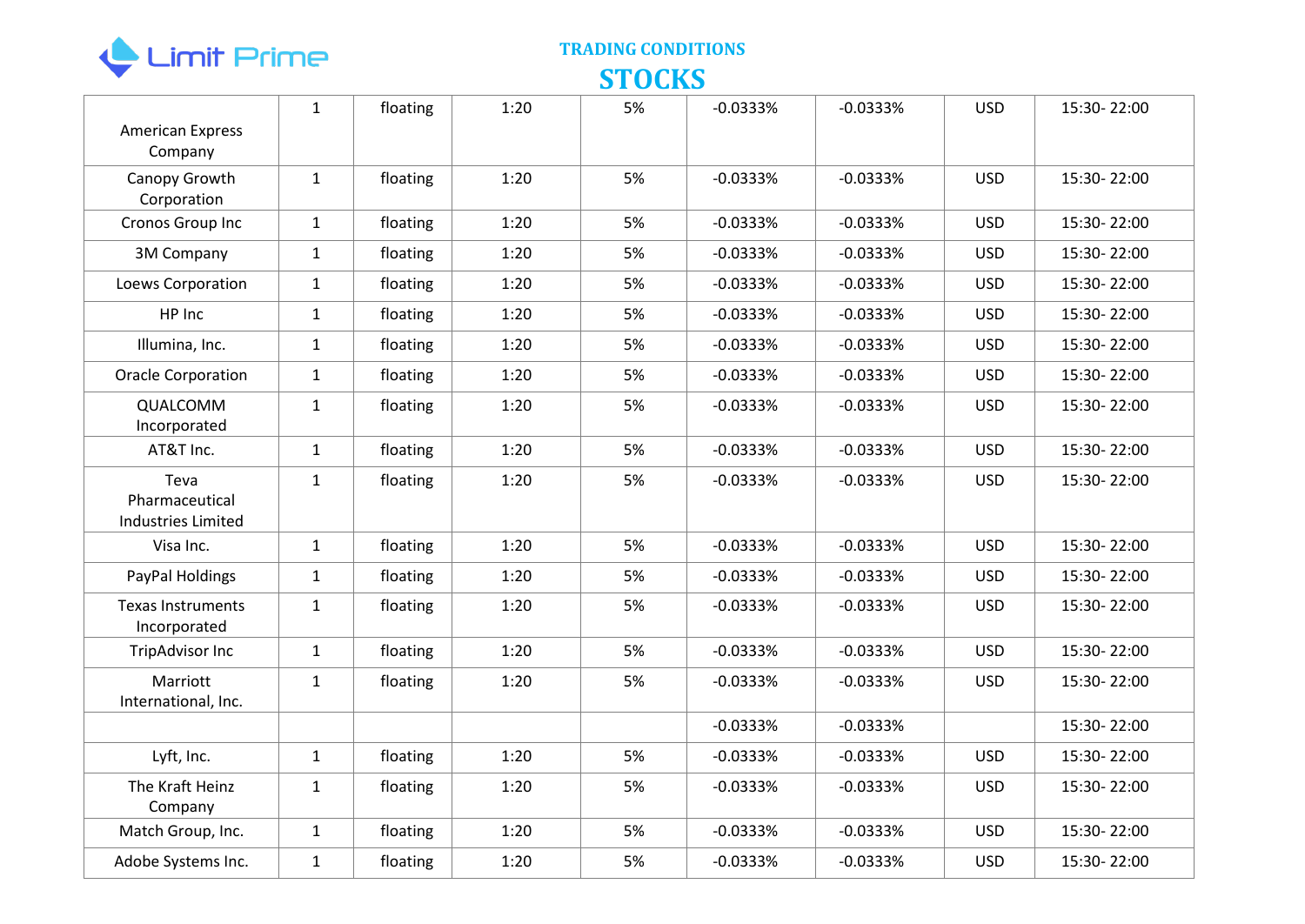

| <b>American Airlines</b><br>Group Inc.     | $\mathbf{1}$ | floating | 1:20 | 5% | $-0.0333%$ | $-0.0333%$ | <b>USD</b> | 15:30-22:00 |
|--------------------------------------------|--------------|----------|------|----|------------|------------|------------|-------------|
| <b>Activision Blizzard</b><br>Inc.         | $\mathbf{1}$ | floating | 1:20 | 5% | $-0.0333%$ | $-0.0333%$ | <b>USD</b> | 15:30-22:00 |
| Comcast<br>Corporation                     | $\mathbf{1}$ | floating | 1:20 | 5% | $-0.0333%$ | $-0.0333%$ | <b>USD</b> | 15:30-22:00 |
| Baidu Inc.                                 | $\mathbf{1}$ | floating | 1:20 | 5% | $-0.0333%$ | $-0.0333%$ | <b>USD</b> | 15:30-22:00 |
| <b>Booking Holdings</b><br>Inc.            | $\mathbf{1}$ | floating | 1:20 | 5% | $-0.0333%$ | $-0.0333%$ | <b>USD</b> | 15:30-22:00 |
| Expedia Group Inc.                         | $\mathbf{1}$ | floating | 1:20 | 5% | $-0.0333%$ | $-0.0333%$ | <b>USD</b> | 15:30-22:00 |
| Costco Wholesale<br>Corp                   | $\mathbf{1}$ | floating | 1:20 | 5% | $-0.0333%$ | $-0.0333%$ | <b>USD</b> | 15:30-22:00 |
| Dollar Tree Inc.                           | $\mathbf{1}$ | floating | 1:20 | 5% | $-0.0333%$ | $-0.0333%$ | <b>USD</b> | 15:30-22:00 |
| Wix.com Ltd                                | $\mathbf{1}$ | floating | 1:20 | 5% | $-0.0333%$ | $-0.0333%$ | <b>USD</b> | 15:30-22:00 |
| Wynn Resorts Ltd                           | $\mathbf{1}$ | floating | 1:20 | 5% | $-0.0333%$ | $-0.0333%$ | <b>USD</b> | 15:30-22:00 |
| <b>Weibo Corporation</b>                   | $\mathbf{1}$ | floating | 1:20 | 5% | $-0.0333%$ | $-0.0333%$ | <b>USD</b> | 15:30-22:00 |
| <b>Walgreens Boots</b><br>Alliance Inc.    | $\mathbf{1}$ | floating | 1:20 | 5% | $-0.0333%$ | $-0.0333%$ | <b>USD</b> | 15:30-22:00 |
| Workday Inc.                               | $\mathbf{1}$ | floating | 1:20 | 5% | $-0.0333%$ | $-0.0333%$ | <b>USD</b> | 15:30-22:00 |
| VeriSign Inc.                              | $\mathbf{1}$ | floating | 1:20 | 5% | $-0.0333%$ | $-0.0333%$ | <b>USD</b> | 15:30-22:00 |
| <b>United Continental</b><br>Holdings Inc. | $\mathbf{1}$ | floating | 1:20 | 5% | $-0.0333%$ | $-0.0333%$ | <b>USD</b> | 15:30-22:00 |
| NRG Energy Inc.                            | $\mathbf{1}$ | floating | 1:20 | 5% | $-0.0333%$ | $-0.0333%$ | <b>USD</b> | 15:30-22:00 |
| <b>Omnicom Group</b><br>Inc                | $\mathbf{1}$ | floating | 1:20 | 5% | $-0.0333%$ | $-0.0333%$ | <b>USD</b> | 15:30-22:00 |
| <b>Motorola Solutions</b><br><b>Inc</b>    | $\mathbf{1}$ | floating | 1:20 | 5% | $-0.0333%$ | $-0.0333%$ | <b>USD</b> | 15:30-22:00 |
| MetLife Inc.                               | $\mathbf{1}$ | floating | 1:20 | 5% | $-0.0333%$ | $-0.0333%$ | <b>USD</b> | 15:30-22:00 |
| <b>MGM Resorts</b><br>International        | $\mathbf{1}$ | floating | 1:20 | 5% | $-0.0333%$ | $-0.0333%$ | <b>USD</b> | 15:30-22:00 |
| Southwest Airlines<br>Co                   | $\mathbf{1}$ | floating | 1:20 | 5% | $-0.0333%$ | $-0.0333%$ | <b>USD</b> | 15:30-22:00 |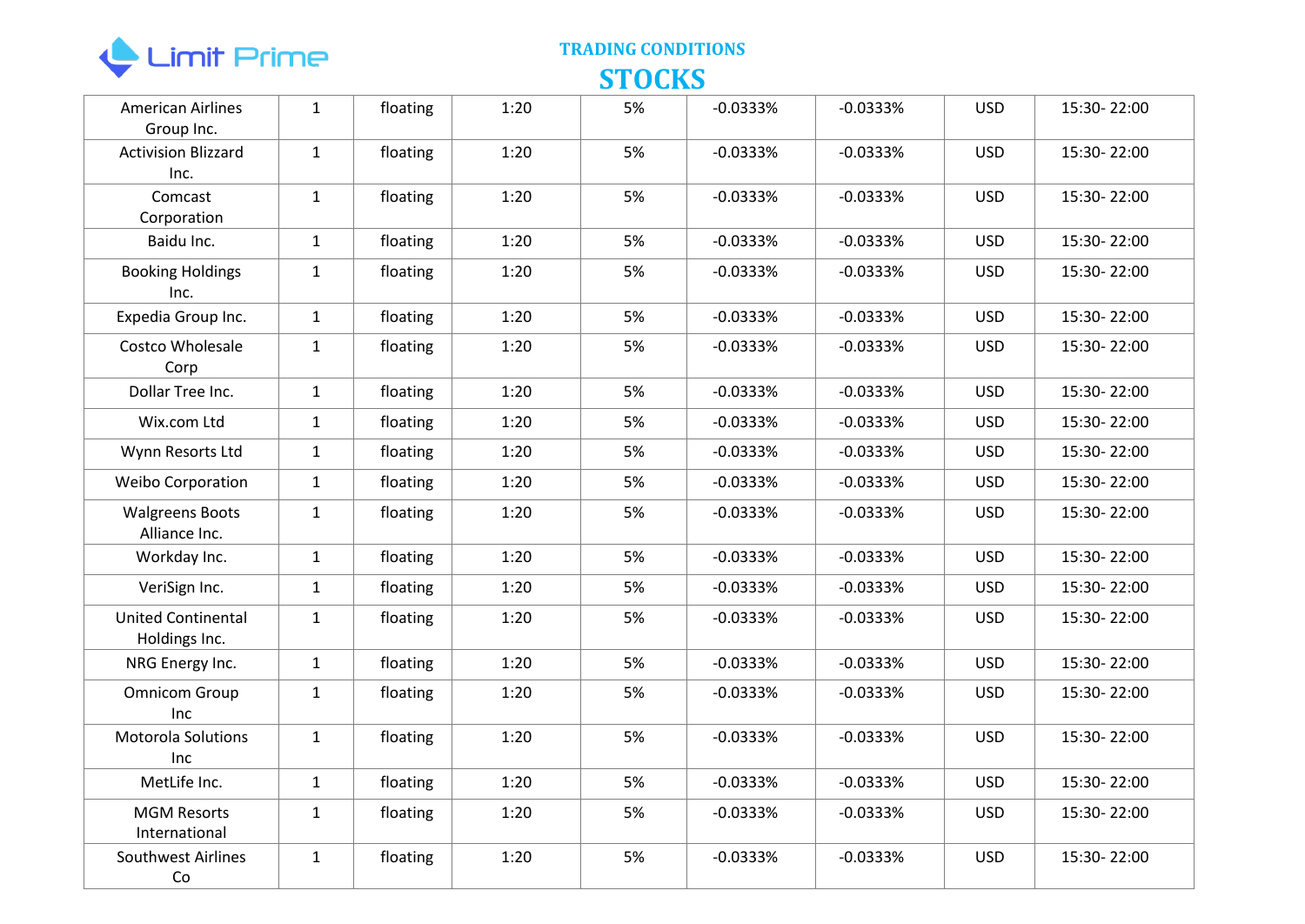

| <b>KKR &amp; Co LP</b>                           | $\mathbf{1}$ | floating | 1:20 | 5% | $-0.0333%$ | $-0.0333%$ | <b>USD</b> | 15:30-22:00 |
|--------------------------------------------------|--------------|----------|------|----|------------|------------|------------|-------------|
| Manpower Group<br>Inc.                           | $\mathbf{1}$ | floating | 1:20 | 5% | $-0.0333%$ | $-0.0333%$ | <b>USD</b> | 15:30-22:00 |
| The Home Depot<br>Inc.                           | $\mathbf{1}$ | floating | 1:20 | 5% | $-0.0333%$ | $-0.0333%$ | <b>USD</b> | 15:30-22:00 |
| Lockheed Martin<br>Corporation                   | $\mathbf{1}$ | floating | 1:20 | 5% | $-0.0333%$ | $-0.0333%$ | <b>USD</b> | 15:30-22:00 |
| <b>Kellogg Company</b>                           | $\mathbf{1}$ | floating | 1:20 | 5% | $-0.0333%$ | $-0.0333%$ | <b>USD</b> | 15:30-22:00 |
| Taiwan<br>Semiconductor<br>Manufacturing         | $\mathbf{1}$ | floating | 1:20 | 5% | $-0.0333%$ | $-0.0333%$ | <b>USD</b> | 15:30-22:00 |
| Tyson Foods Inc                                  | $\mathbf{1}$ | floating | 1:20 | 5% | $-0.0333%$ | $-0.0333%$ | <b>USD</b> | 15:30-22:00 |
| Twilio Inc.                                      | $\mathbf{1}$ | floating | 1:20 | 5% | $-0.0333%$ | $-0.0333%$ | <b>USD</b> | 15:30-22:00 |
| Square Inc.                                      | $\mathbf{1}$ | floating | 1:20 | 5% | $-0.0333%$ | $-0.0333%$ | <b>USD</b> | 15:30-22:00 |
| Shopify Inc.                                     | $\mathbf{1}$ | floating | 1:20 | 5% | $-0.0333%$ | $-0.0333%$ | <b>USD</b> | 15:30-22:00 |
| Raytheon<br>Technologies<br>Corporation          | $\mathbf{1}$ | floating | 1:20 | 5% | $-0.0333%$ | $-0.0333%$ | <b>USD</b> | 15:30-22:00 |
| The Charles<br>Schwab<br>Corporation             | $\mathbf{1}$ | floating | 1:20 | 5% | $-0.0333%$ | $-0.0333%$ | <b>USD</b> | 15:30-22:00 |
| The PNC Financial<br>Services Group Inc.         | $\mathbf{1}$ | floating | 1:20 | 5% | $-0.0333%$ | $-0.0333%$ | <b>USD</b> | 15:30-22:00 |
| BlackRock Inc.                                   | $\mathbf{1}$ | floating | 1:20 | 5% | $-0.0333%$ | $-0.0333%$ | <b>USD</b> | 15:30-22:00 |
| <b>Bank of New York</b><br>Mellon<br>Corporation | $\mathbf{1}$ | floating | 1:20 | 5% | $-0.0333%$ | $-0.0333%$ | <b>USD</b> | 15:30-22:00 |
| <b>Franklin Resources</b><br>Inc.                | $\mathbf{1}$ | floating | 1:20 | 5% | $-0.0333%$ | $-0.0333%$ | <b>USD</b> | 15:30-22:00 |
| Best Buy Co Inc                                  | $\mathbf{1}$ | floating | 1:20 | 5% | $-0.0333%$ | $-0.0333%$ | <b>USD</b> | 15:30-22:00 |
| Allstate Corp                                    | $\mathbf{1}$ | floating | 1:20 | 5% | $-0.0333%$ | $-0.0333%$ | <b>USD</b> | 15:30-22:00 |
|                                                  |              |          |      |    |            |            |            |             |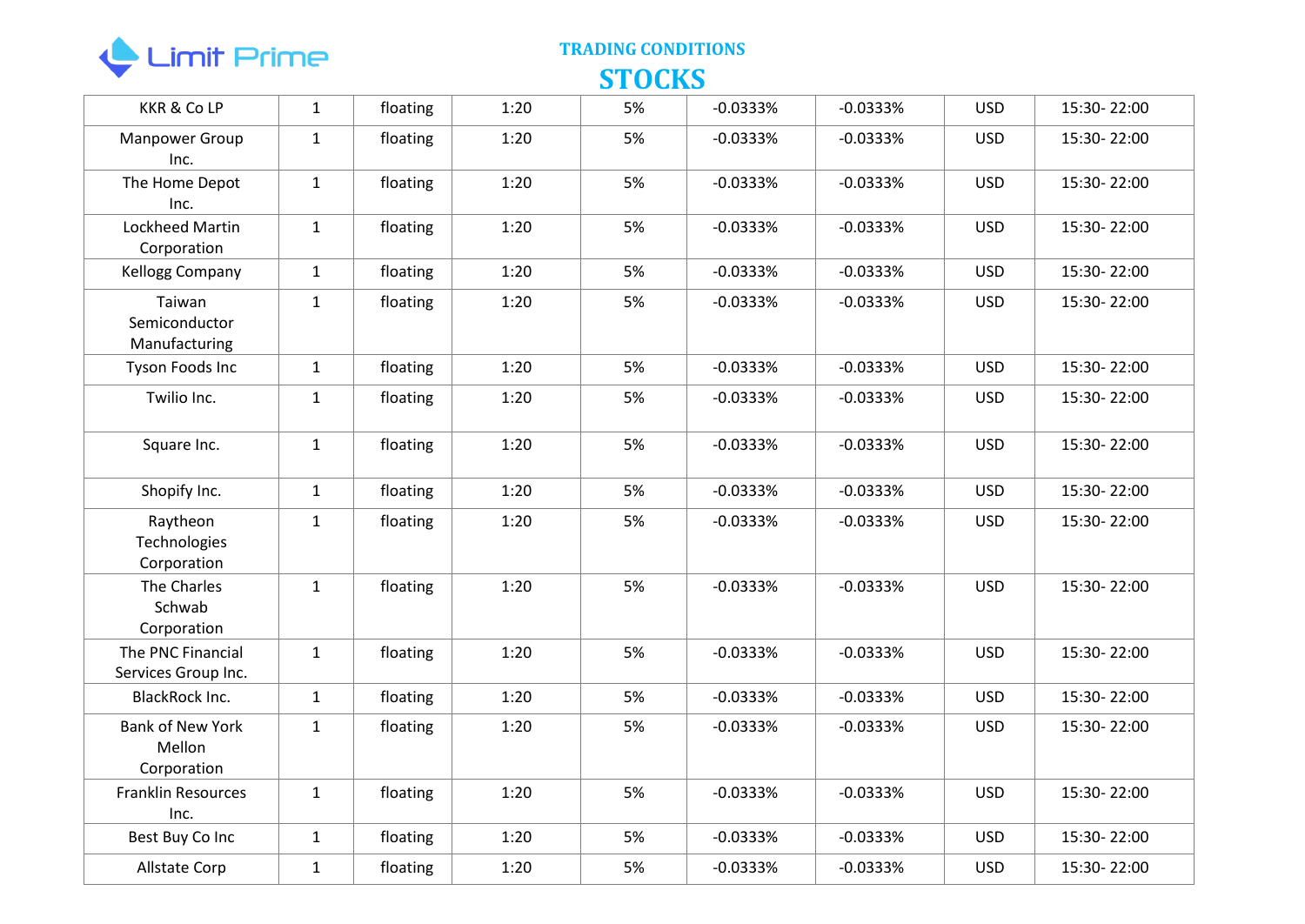

| Discover Financial<br><b>Services</b>          | $\mathbf{1}$ | floating | 1:20 | 5% | $-0.0333%$ | $-0.0333%$ | <b>USD</b> | 15:30-22:00 |
|------------------------------------------------|--------------|----------|------|----|------------|------------|------------|-------------|
| VS Health<br>Corporation                       | $\mathbf{1}$ | floating | 1:20 | 5% | $-0.0333%$ | $-0.0333%$ | <b>USD</b> | 15:30-22:00 |
| Salesforce.com Inc.                            | $\mathbf{1}$ | floating | 1:20 | 5% | $-0.0333%$ | $-0.0333%$ | <b>USD</b> | 15:30-22:00 |
| Delta Air Lines Inc                            | $\mathbf{1}$ | floating | 1:20 | 5% | $-0.0333%$ | $-0.0333%$ | <b>USD</b> | 15:30-22:00 |
| Grubhub Inc.                                   | $\mathbf{1}$ | floating | 1:20 | 5% | $-0.0333%$ | $-0.0333%$ | <b>USD</b> | 15:30-22:00 |
| GoDaddy Inc.                                   | $\mathbf{1}$ | floating | 1:20 | 5% | $-0.0333%$ | $-0.0333%$ | <b>USD</b> | 15:30-22:00 |
| Wayfair Inc.                                   | $\mathbf{1}$ | floating | 1:20 | 5% | $-0.0333%$ | $-0.0333%$ | <b>USD</b> | 15:30-22:00 |
| Zendesk Inc.                                   | $\mathbf{1}$ | floating | 1:20 | 5% | $-0.0333%$ | $-0.0333%$ | <b>USD</b> | 15:30-22:00 |
| Yelp Inc.                                      | $\mathbf{1}$ | floating | 1:20 | 5% | $-0.0333%$ | $-0.0333%$ | USD.       | 15:30-22:00 |
| JD.com                                         | $\mathbf{1}$ | floating | 1:20 | 5% | $-0.0333%$ | $-0.0333%$ | <b>USD</b> | 15:30-22:00 |
| Pinduoduo Inc                                  | $\mathbf{1}$ | floating | 1:20 | 5% | $-0.0333%$ | $-0.0333%$ | <b>USD</b> | 15:30-22:00 |
| NetEase Inc                                    | $\mathbf{1}$ | floating | 1:20 | 5% | $-0.0333%$ | $-0.0333%$ | <b>USD</b> | 15:30-22:00 |
| <b>Tencent Music</b><br>Entertainment<br>Group | $\mathbf{1}$ | floating | 1:20 | 5% | $-0.0333%$ | $-0.0333%$ | <b>USD</b> | 15:30-22:00 |
| Autohome Inc                                   | $\mathbf{1}$ | floating | 1:20 | 5% | $-0.0333%$ | $-0.0333%$ | <b>USD</b> | 15:30-22:00 |
| <b>Vipshop Holdings</b><br>Ltd                 | $\mathbf{1}$ | floating | 1:20 | 5% | $-0.0333%$ | $-0.0333%$ | <b>USD</b> | 15:30-22:00 |
| Momo Inc                                       | $\mathbf{1}$ | floating | 1:20 | 5% | $-0.0333%$ | $-0.0333%$ | <b>USD</b> | 15:30-22:00 |
| Yandex                                         | $\mathbf{1}$ | floating | 1:20 | 5% | $-0.0333%$ | $-0.0333%$ | <b>USD</b> | 15:30-22:00 |
| Ford Motor<br>Company                          | $\mathbf{1}$ | floating | 1:20 | 5% | $-0.0333%$ | $-0.0333%$ | <b>USD</b> | 15:30-22:00 |
| <b>General Motors</b><br>Company               | $\mathbf{1}$ | floating | 1:20 | 5% | $-0.0333%$ | $-0.0333%$ | <b>USD</b> | 15:30-22:00 |
| <b>Hilton Hotels</b><br>Corporation            | $\mathbf{1}$ | floating | 1:20 | 5% | $-0.0333%$ | $-0.0333%$ | <b>USD</b> | 15:30-22:00 |
| Intel Corporation                              | $\mathbf{1}$ | floating | 1:20 | 5% | $-0.0333%$ | $-0.0333%$ | <b>USD</b> | 15:30-22:00 |
| Mastercard<br>Incorporation                    | $\mathbf{1}$ | floating | 1:20 | 5% | $-0.0333%$ | $-0.0333%$ | <b>USD</b> | 15:30-22:00 |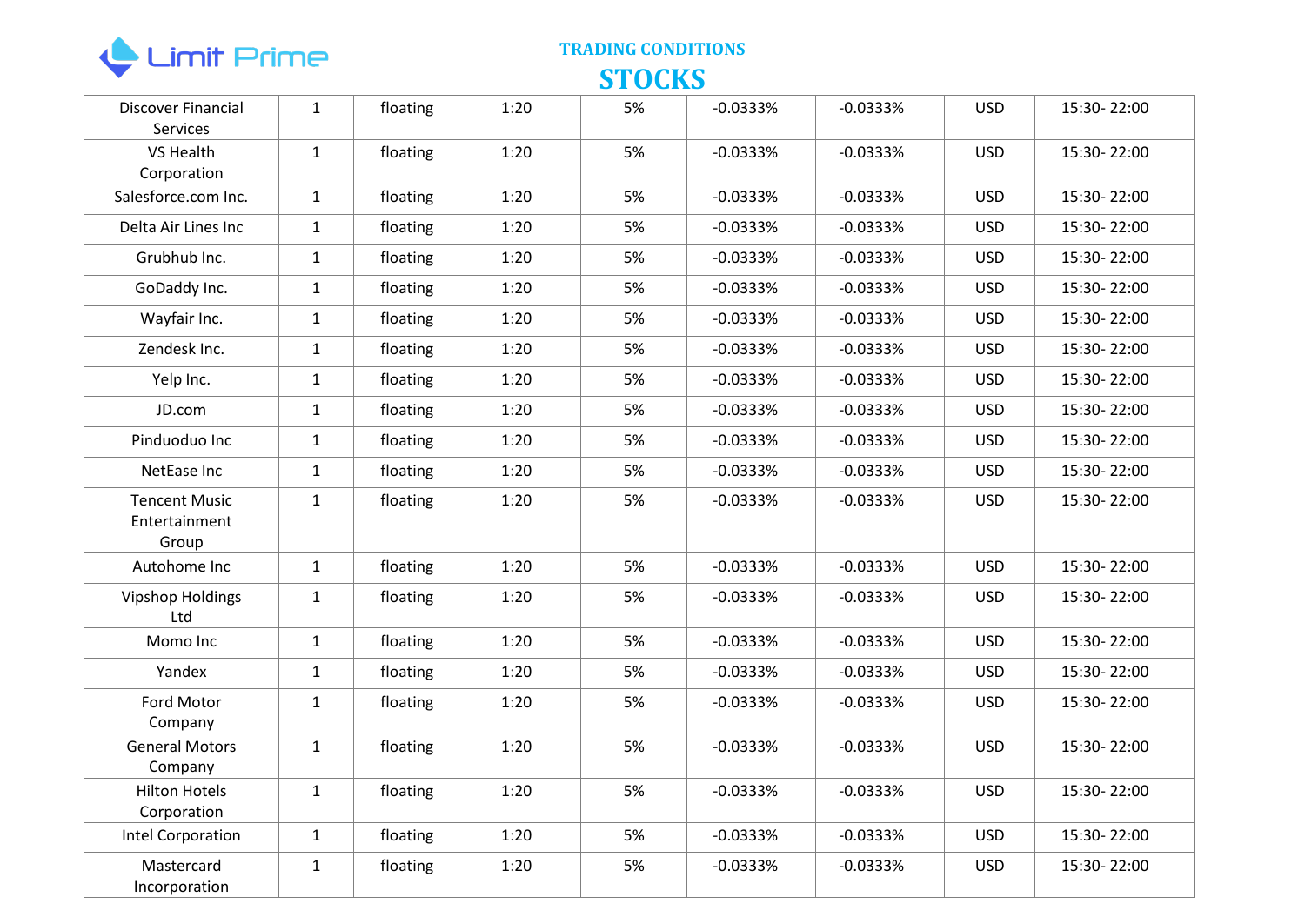

| Pfizer Inc.                                | $\mathbf{1}$ | floating | 1:20 | 5% | $-0.0333%$ | $-0.0333%$ | <b>USD</b> | 15:30-22:00 |
|--------------------------------------------|--------------|----------|------|----|------------|------------|------------|-------------|
| Procter & Gamble<br>Company                | $\mathbf{1}$ | floating | 1:20 | 5% | $-0.0333%$ | $-0.0333%$ | <b>USD</b> | 15:30-22:00 |
| Ferrari NV                                 | $\mathbf{1}$ | floating | 1:20 | 5% | $-0.0333%$ | $-0.0333%$ | <b>USD</b> | 15:30-22:00 |
| Dropbox Inc                                | $\mathbf{1}$ | floating | 1:20 | 5% | $-0.0333%$ | $-0.0333%$ | <b>USD</b> | 15:30-22:00 |
| Zoom Video<br>Communications<br>Inc.       | $\mathbf{1}$ | floating | 1:20 | 5% | $-0.0333%$ | $-0.0333%$ | <b>USD</b> | 15:30-22:00 |
| Nike Inc.                                  | $\mathbf{1}$ | floating | 1:20 | 5% | $-0.0333%$ | $-0.0333%$ | <b>USD</b> | 15:30-22:00 |
| <b>Philip Morris</b><br>International Inc. | $\mathbf{1}$ | floating | 1:20 | 5% | $-0.0333%$ | $-0.0333%$ | <b>USD</b> | 15:30-22:00 |
| Dell Technologies<br>Inc                   | $\mathbf{1}$ | floating | 1:20 | 5% | $-0.0333%$ | $-0.0333%$ | <b>USD</b> | 15:30-22:00 |
| American<br>International<br>Group Inc.    | $\mathbf{1}$ | floating | 1:20 | 5% | $-0.0333%$ | $-0.0333%$ | <b>USD</b> | 15:30-22:00 |
| <b>Bank of America</b><br>Corporation      | $\mathbf{1}$ | floating | 1:20 | 5% | $-0.0333%$ | $-0.0333%$ | <b>USD</b> | 15:30-22:00 |
| Cisco Systems, Inc.                        | $\mathbf{1}$ | floating | 1:20 | 5% | $-0.0333%$ | $-0.0333%$ | <b>USD</b> | 15:30-22:00 |
| Chevron<br>Corporation                     | $\mathbf{1}$ | floating | 1:20 | 5% | $-0.0333%$ | $-0.0333%$ | <b>USD</b> | 15:30-22:00 |
| McDonald's<br>Corporation                  | $\mathbf{1}$ | floating | 1:20 | 5% | $-0.0333%$ | $-0.0333%$ | <b>USD</b> | 15:30-22:00 |
| <b>Target Corporation</b>                  | $\mathbf{1}$ | floating | 1:20 | 5% | $-0.0333%$ | $-0.0333%$ | <b>USD</b> | 15:30-22:00 |
| <b>Electronic Arts Inc</b>                 | $\mathbf{1}$ | floating | 1:20 | 5% | $-0.0333%$ | $-0.0333%$ | <b>USD</b> | 15:30-22:00 |
| <b>FedEx Corporation</b>                   | $\mathbf{1}$ | floating | 1:20 | 5% | $-0.0333%$ | $-0.0333%$ | <b>USD</b> | 15:30-22:00 |
| <b>General Electric</b><br>Company         | $\mathbf{1}$ | floating | 1:20 | 5% | $-0.0333%$ | $-0.0333%$ | <b>USD</b> | 15:30-22:00 |
| <b>IBM</b>                                 | $\mathbf{1}$ | floating | 1:20 | 5% | $-0.0333%$ | $-0.0333%$ | <b>USD</b> | 15:30-22:00 |
| Johnson & Johnson                          | $\mathbf{1}$ | floating | 1:20 | 5% | $-0.0333%$ | $-0.0333%$ | <b>USD</b> | 15:30-22:00 |
|                                            |              |          |      |    |            |            |            |             |